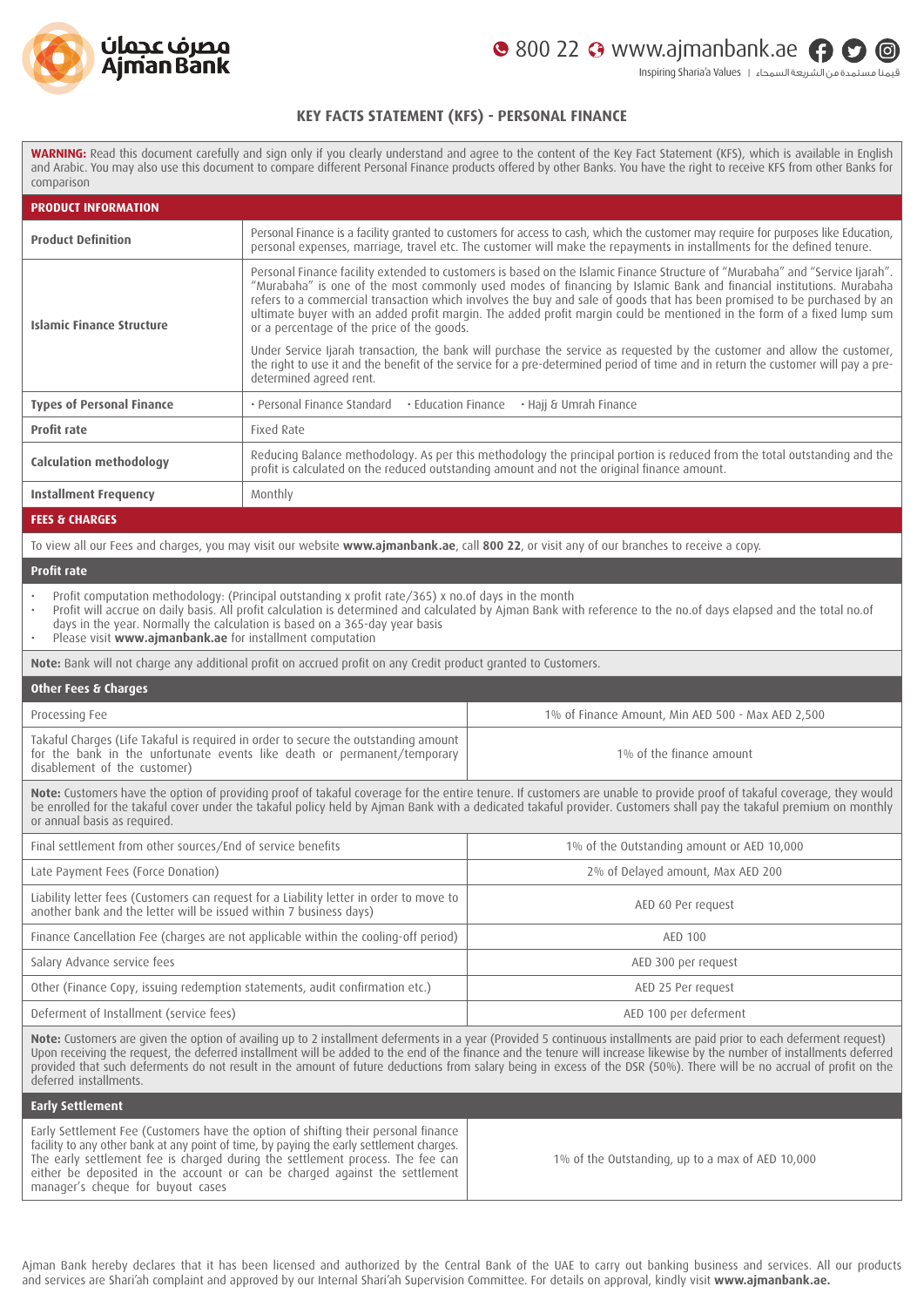| <b>Example</b>                                                                                                                                                                                                                                                                                                                                                                                                                                                                                                                                                                                                                                                                                                                                                                                                                                                                                                                                                            |                                                                                                                                                                                                                                                                                                                                                            |  |  |  |
|---------------------------------------------------------------------------------------------------------------------------------------------------------------------------------------------------------------------------------------------------------------------------------------------------------------------------------------------------------------------------------------------------------------------------------------------------------------------------------------------------------------------------------------------------------------------------------------------------------------------------------------------------------------------------------------------------------------------------------------------------------------------------------------------------------------------------------------------------------------------------------------------------------------------------------------------------------------------------|------------------------------------------------------------------------------------------------------------------------------------------------------------------------------------------------------------------------------------------------------------------------------------------------------------------------------------------------------------|--|--|--|
| (a) Current Principal Outstanding                                                                                                                                                                                                                                                                                                                                                                                                                                                                                                                                                                                                                                                                                                                                                                                                                                                                                                                                         | AED 100,000                                                                                                                                                                                                                                                                                                                                                |  |  |  |
| (b) Accrued profit until Liability letter issuance/settlement date                                                                                                                                                                                                                                                                                                                                                                                                                                                                                                                                                                                                                                                                                                                                                                                                                                                                                                        | <b>AED 500</b>                                                                                                                                                                                                                                                                                                                                             |  |  |  |
| (c) Past due amounts (Principal or/and Profit)                                                                                                                                                                                                                                                                                                                                                                                                                                                                                                                                                                                                                                                                                                                                                                                                                                                                                                                            | AED 0                                                                                                                                                                                                                                                                                                                                                      |  |  |  |
| (d) Early Settlement charge (1% of principal outstanding or AED 10,000<br>whichever is lesser)                                                                                                                                                                                                                                                                                                                                                                                                                                                                                                                                                                                                                                                                                                                                                                                                                                                                            | AED 1,000                                                                                                                                                                                                                                                                                                                                                  |  |  |  |
| (e) VAT on Early Settlement Fee (5%)                                                                                                                                                                                                                                                                                                                                                                                                                                                                                                                                                                                                                                                                                                                                                                                                                                                                                                                                      | <b>AED 50</b>                                                                                                                                                                                                                                                                                                                                              |  |  |  |
| Total Amount (a) + (b) + (c) + (d) + (e)                                                                                                                                                                                                                                                                                                                                                                                                                                                                                                                                                                                                                                                                                                                                                                                                                                                                                                                                  | AED 101,550                                                                                                                                                                                                                                                                                                                                                |  |  |  |
| <b>DISCLAIMERS:</b>                                                                                                                                                                                                                                                                                                                                                                                                                                                                                                                                                                                                                                                                                                                                                                                                                                                                                                                                                       |                                                                                                                                                                                                                                                                                                                                                            |  |  |  |
| 1. All Fees mentioned above and on www.ajmanbank.ae are exclusive of Value Added Tax (VAT). A VAT of 5% shall be applicable on all Fees levied by the Bank                                                                                                                                                                                                                                                                                                                                                                                                                                                                                                                                                                                                                                                                                                                                                                                                                |                                                                                                                                                                                                                                                                                                                                                            |  |  |  |
| 2. Ajman Bank reserves the right to revise the fees & charges and terms & conditions, including the profit calculation methodology at any time by providing sixty (60)<br>days prior written notice to your registered contact details<br>3. If the case is delayed by the Bank, Customers retain the option to cancel the contract without cost or penalty before the funds are made available                                                                                                                                                                                                                                                                                                                                                                                                                                                                                                                                                                           |                                                                                                                                                                                                                                                                                                                                                            |  |  |  |
| WARNING: If you have further clarifications or in case you are not accepting the new/modified changes, please reach the nearest branch within the specified period or call                                                                                                                                                                                                                                                                                                                                                                                                                                                                                                                                                                                                                                                                                                                                                                                                |                                                                                                                                                                                                                                                                                                                                                            |  |  |  |
| us on 800 22; otherwise, you will be liable for the changes once implemented.                                                                                                                                                                                                                                                                                                                                                                                                                                                                                                                                                                                                                                                                                                                                                                                                                                                                                             |                                                                                                                                                                                                                                                                                                                                                            |  |  |  |
| <b>YOU MUST KNOW</b>                                                                                                                                                                                                                                                                                                                                                                                                                                                                                                                                                                                                                                                                                                                                                                                                                                                                                                                                                      |                                                                                                                                                                                                                                                                                                                                                            |  |  |  |
| Prior to applying for Personal Finance facility, you should take into account<br>any foreseeable future changes to your financial circumstances (such as<br>retirement occurring before the end of the finance term). You should only<br>avail the finance, if you have financial means to cope up with potential<br>risk that may arise from changes in the economic and market conditions as<br>well as changes in your circumstances. You may consult your independent<br>financial advisor for advice                                                                                                                                                                                                                                                                                                                                                                                                                                                                 | Existing customers can apply for a top-up facility subject to fulfillment of any<br>of the following three conditions:<br>(a) Had not availed the full amount earlier as per eligibility criteria<br>$\bullet$<br>(b) Increase in income after availing the prior facility<br>$\bullet$<br>(c) Successfully paid 12 satisfactory installments<br>$\bullet$ |  |  |  |
| Customers are given an option of 90/60 (UAE National/Expats) days grace<br>period in case required. The first installment would be payable after 90/60<br>days from the disbursement date. The accrued profit for this period would<br>be amortized across the finance tenure and added to the installment.<br>Customers can choose not to avail this option and start the repayment from<br>the subsequent month itself                                                                                                                                                                                                                                                                                                                                                                                                                                                                                                                                                  | <b>COOLING-OFF PERIOD:</b> Khiyar Al-Shart 'Cooling-off Period' is defined as a period<br>of time after a contract is agreed during which the buyer can cancel the contract<br>without incurring a penalty. Customers may waive the cooling-off period of<br>complete 5 business days by signing a written waiver provided by Ajman Bank.                  |  |  |  |
| <b>FINANCE APPLICATION AND APPROVAL PROCESS</b>                                                                                                                                                                                                                                                                                                                                                                                                                                                                                                                                                                                                                                                                                                                                                                                                                                                                                                                           |                                                                                                                                                                                                                                                                                                                                                            |  |  |  |
| Customers shall provide Ajman Bank with duly filled application form along<br>with identification documents (Passport, Visa, Emirates ID etc.) and income<br>proof (Salary certificate, Statement of account, Audited financials etc.). Ajman<br>Bank reserves the right to ask for more documentation as deemed applicable                                                                                                                                                                                                                                                                                                                                                                                                                                                                                                                                                                                                                                               | For approved cases, a pre-approval letter will be issued. For rejected<br>cases, customers will be provided a written notice communicating the<br>rejection reason                                                                                                                                                                                         |  |  |  |
| The application is submitted for further review within the Central Bank UAE<br>regulations and Ajman Bank's policy. For example: Checking the Debt Service<br>Ratio (max. 50%), Al Etihad Credit Bureau (AECB), Income and Lifestyle<br>expenditures etc. Once the assessment is completed and decision is taken,<br>the customers are informed regarding whether the finance application is<br>approved or rejected                                                                                                                                                                                                                                                                                                                                                                                                                                                                                                                                                      | For delayed cases, customers will be provided a written notification<br>mentioning the reason and the date by which the finance can be released.<br>Customers retain the option to cancel the contract without cost or penalty<br>before the finance is booked                                                                                             |  |  |  |
| <b>KEY OBLIGATIONS</b>                                                                                                                                                                                                                                                                                                                                                                                                                                                                                                                                                                                                                                                                                                                                                                                                                                                                                                                                                    |                                                                                                                                                                                                                                                                                                                                                            |  |  |  |
| <b>WARNING:</b> In the event of a Customer's failure to meet Ajman Bank's terms and conditions before and during the relationship, the bank may initiate appropriate action<br>as deemed necessary as a consequence of non-repayment or non-fulfillment of signed terms and conditions. The actions taken may include the following:<br>(a) Negative rating in the Al Etihad Credit Bureau (AECB) or other Credit Information agency and the possible limitations on the ability to obtain financing in the future<br>(b) Legal Proceedings via Court<br>(c) Collection measures including presenting security cheques for clearing and claim on quarantees<br>In case additional securities in terms of pledge collaterals, guarantors, post-dated cheques etc. are obtained, these securities can be utilized or be enforced in case of<br>any default in payment or non-fulfillment of any terms and conditions of facility offer letter or any other signed contract. |                                                                                                                                                                                                                                                                                                                                                            |  |  |  |
| <b>COMPLAINTS AND SUGGESTIONS</b>                                                                                                                                                                                                                                                                                                                                                                                                                                                                                                                                                                                                                                                                                                                                                                                                                                                                                                                                         |                                                                                                                                                                                                                                                                                                                                                            |  |  |  |
| For complaints and suggestions, you may visit any of our Branches and submit in writing or verbally to our Customer service officer. You can also call our Phone<br>Banking on 800 22 and we will be happy to assist. Alternatively, you may also use our website www.ajmanbank.ae or Email address info@ajmanbank.ae.                                                                                                                                                                                                                                                                                                                                                                                                                                                                                                                                                                                                                                                    |                                                                                                                                                                                                                                                                                                                                                            |  |  |  |
| <b>IMPORTANT NOTE FOR THE CUSTOMER AND THE BANK</b>                                                                                                                                                                                                                                                                                                                                                                                                                                                                                                                                                                                                                                                                                                                                                                                                                                                                                                                       |                                                                                                                                                                                                                                                                                                                                                            |  |  |  |
| This Key Facts Statement must be duly signed by the Bank representative and the Customer, prior to availing the financial product and/or service. A duplicate copy of the<br>signed documents will be provided for your information and records at any point of time during the relationship and/or based on your request.                                                                                                                                                                                                                                                                                                                                                                                                                                                                                                                                                                                                                                                |                                                                                                                                                                                                                                                                                                                                                            |  |  |  |
| <b>MARKETING AND PROMOTIONAL - COMMUNICATION</b>                                                                                                                                                                                                                                                                                                                                                                                                                                                                                                                                                                                                                                                                                                                                                                                                                                                                                                                          |                                                                                                                                                                                                                                                                                                                                                            |  |  |  |
| I agree to receive promotional/marketing/product communication from Ajman bank<br>No<br>Yes  <br>Preferred mode of communication (if Yes)<br>Email<br>SMS                                                                                                                                                                                                                                                                                                                                                                                                                                                                                                                                                                                                                                                                                                                                                                                                                 |                                                                                                                                                                                                                                                                                                                                                            |  |  |  |
| Note: If you wish to "Opt in"/"Opt out" of receiving marketing and promotional communications, you may call us anytime at 800 22.                                                                                                                                                                                                                                                                                                                                                                                                                                                                                                                                                                                                                                                                                                                                                                                                                                         |                                                                                                                                                                                                                                                                                                                                                            |  |  |  |
| <b>ACKNOWLEDGEMENT AND SIGNATURE</b>                                                                                                                                                                                                                                                                                                                                                                                                                                                                                                                                                                                                                                                                                                                                                                                                                                                                                                                                      |                                                                                                                                                                                                                                                                                                                                                            |  |  |  |
| I hereby acknowledge that I have read, understood, and agree to the content of this Key Facts Statement                                                                                                                                                                                                                                                                                                                                                                                                                                                                                                                                                                                                                                                                                                                                                                                                                                                                   |                                                                                                                                                                                                                                                                                                                                                            |  |  |  |
| Customer Name                                                                                                                                                                                                                                                                                                                                                                                                                                                                                                                                                                                                                                                                                                                                                                                                                                                                                                                                                             | Date:                                                                                                                                                                                                                                                                                                                                                      |  |  |  |
| Email Address                                                                                                                                                                                                                                                                                                                                                                                                                                                                                                                                                                                                                                                                                                                                                                                                                                                                                                                                                             | Mobile Number                                                                                                                                                                                                                                                                                                                                              |  |  |  |
| Customer Signature                                                                                                                                                                                                                                                                                                                                                                                                                                                                                                                                                                                                                                                                                                                                                                                                                                                                                                                                                        | CID (if existing customer)                                                                                                                                                                                                                                                                                                                                 |  |  |  |
|                                                                                                                                                                                                                                                                                                                                                                                                                                                                                                                                                                                                                                                                                                                                                                                                                                                                                                                                                                           |                                                                                                                                                                                                                                                                                                                                                            |  |  |  |
| RM/SSO Name                                                                                                                                                                                                                                                                                                                                                                                                                                                                                                                                                                                                                                                                                                                                                                                                                                                                                                                                                               | RM/SSO Signature                                                                                                                                                                                                                                                                                                                                           |  |  |  |

Ajman Bank hereby declares that it has been licensed and authorized by the Central Bank of the UAE to carry out banking business and services. All our products and services are Shari'ah complaint and approved by our Internal Shari'ah Supervision Committee. For details on approval, kindly visit **[www.ajmanbank.ae.](https://www.ajmanbank.ae/site/fatawa-of-internal-sharia-supervision-committee-of-ajman-bank1)**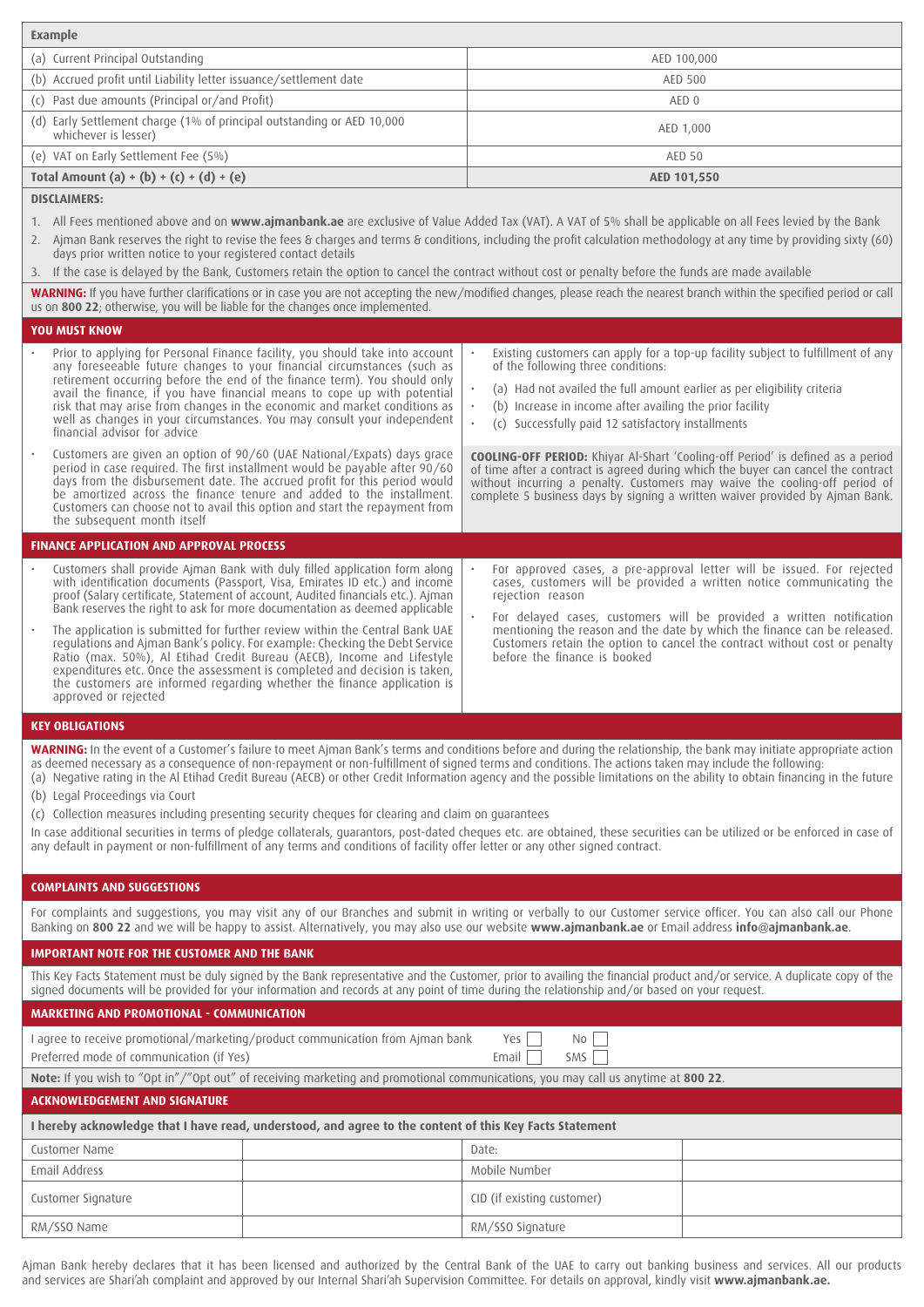## www.ajmanbank.ae 800 22

قيمنا مستمدة من الشريعة السمحاء Inspiring Sharia'a Values ।



## **بيان الحقائق الرئيسية - التمويل الشخصي**

| معلومات عن المنتج<br>التمويـل الشـخصـي هـو عبـارة عـن تسـهيل يُمنـح للعمـلاء للحـصـول علـى النقـد الـذي قـد يطلبـه العميـل لأغـراض مثـل التعليـم والنفقـات<br>الشـخـصية والـزواج والسـغر وغيـر ذلـك. ويقـوم العميـل بســداد التمويـل علـى هيئـة أقسـا<br>تعريف المنتج<br>يتــم تقديــم تســهيل التمويــل الشــخصـي للعمــلاء علــى أســاس هيــكل التمويــل الإســلامـي "للمرابحــة" و"إجــارة الخدمــات". وتعتبــر<br>"المرابحـة" هـي أكثـر طـرق التمويـل شـيوغًا مـن حيـث الاسـتخدام مـن قبـل البنـوك الإسـلامية والمؤسسـات الماليـة. وتشـير المرابحـة<br>إلــى معاملــة تـُجاريــة تتضمــن شــراء وبيــع البضائــع التــي وعــد المشــتري النهائــي بشــرائها بهامــش ربــح إضافــي. يمكــن ذكــر هامــش<br>الربــح الإضافــي فــي شــكل مبلــع مقطــوع ثابــت أو نســبة مئويــة مــن ســ<br>هيكل التمويل الإسلامي<br>وبموجـب معاملـة إجـارة الخدمـات، يقِـوم المصـرف بشـراء الخدمـة حسـب طلـب العميـل ويمنـح العميـل الحـق فـي الانتفـاع بالخدمـة<br>وبمزاياهـا لغتـرة زمنيـة محـددة مسـبعًا ويدفــ6 العميـل فــي المقابـل الإيجـار المتغـق عليـه مسـبعًا.<br>أنواع التمويل الشخصي<br>•تمويل الحج والعمرة<br>•تمويل التعليم<br>•معيار التمويل الشخصى<br>المعدل الثابت:<br>معدل الربح<br>منفجيـة خغـض الرصيـد. وفقًـا لهـذه المنفجيـة، يتــم خغـض الجـزء الرئيسـي مـن إجمالـي المبلــغ المسـتحق ويتــم احتسـاب الأربـاح<br>طريقة إحتساب الأقساط<br>علــي المبلــعُ المسـتحق المخعَـض وليـس علــي مبلــعُ التمويـلِ الأصلــي.<br>مدة الأقساط<br>شهريًا<br>معدل تكرار القسط<br>للاطلاع على جميع الرسوم والتكاليف، يمكنك زيارة موقعنا على الإنترنت www.ajmanbank.ae، أو الاتصال على 22 800، أو زيارة أي من فروعنا للحصول على نسخة ورقية.<br>معدل الربح:<br><b>طريقة إحتساب الربح:</b> (المبلغ الأصلى المستحق x معدل الربح / 365) x عدد أيام الشهر<br>تتراكم الأرباح على أساس يومي. يتولى مصرف عجمان تحديد واحتساب جميع حسابات الأرباح بالرجوع إلى عدد الأيام المنقضية وإجمالي عدد أيام السنة. يعتمد الحساب عادة<br>على أساس أن عدد أيام السنة ٦٥ يومًا<br>يرجى زيارة الموقع www.ajmanbank.ae لمزيد من المعلومات عن حساب القسط<br><b>ملحوظة</b> ؛ لن يغرض مصرف عجمان أي ربح إضافي على الأرباح المتراكمة على أي من منتجات الائتمان الممنوحة للعملاء.<br>رسوم ومصاريف أخرى<br>of Finance Amount, Min AED on - Max AED r, on 1%<br>رسوم المعاملة<br>رسـوم التكافـل (مطلـوب تكافـل علـى الحيـاة لتأميـن المبلـغ المسـتحق للمصـرف فـي<br>حالـة الأحـداث المؤسـغة مثل وفـاة العميل أو إصابته بعجز دائم أو مؤقت<br>of the finance amount 1%<br><b>ملحوظة</b> : يكون للعملاء خيار تقديم الدليل على التغطية التكافلية طوال المدة. إذا كان العملاء غير قادرين على تقديم دليل على التغطية التكافلية، فسيتم تسجيلهم<br>فـي الغطـاءُ التكافلـي بموجـب بوليصـة التكافـل الجماعـي التـي يحتفظ بهـا مصري عـي محرين عـي بحدي دين عبن التحصية التحاملية، مسـيم لسـجيلهم<br>المطلـوب علـي أسـاس شـهري أو سـنوي حسـبما يلـزم.<br>المطلـوب علـي أسـاس شـهري أو سـنو<br>1% من المبلغ المستحق أو 10,000 درهم إماراتي<br>التسوية النهائية من مصادر أخرى / مكافأة نهاية الخدمة<br>2% من المبلغ المتأخر بحد أقصى 200 درهم إماراتي<br>رسوم التأخير في السداد (التبرع الإلزامي)<br>رسـوم شـهادات الالتزامـات (يمكـن للعمـلاء طلـب شـهادة التزامـات بغـرض الانتقـال إلـى<br>60 درهمًا إماراتيًا لكل طلب<br>مصـرف آخـر وسـيتـم إصـدار الشـهادة فـى غضـون ۷ أيـام عمـل) |
|----------------------------------------------------------------------------------------------------------------------------------------------------------------------------------------------------------------------------------------------------------------------------------------------------------------------------------------------------------------------------------------------------------------------------------------------------------------------------------------------------------------------------------------------------------------------------------------------------------------------------------------------------------------------------------------------------------------------------------------------------------------------------------------------------------------------------------------------------------------------------------------------------------------------------------------------------------------------------------------------------------------------------------------------------------------------------------------------------------------------------------------------------------------------------------------------------------------------------------------------------------------------------------------------------------------------------------------------------------------------------------------------------------------------------------------------------------------------------------------------------------------------------------------------------------------------------------------------------------------------------------------------------------------------------------------------------------------------------------------------------------------------------------------------------------------------------------------------------------------------------------------------------------------------------------------------------------------------------------------------------------------------------------------------------------------------------------------------------------------------------------------------------------------------------------------------------------------------------------------------------------------------------------------------------------------------------------------------------------------------------------------------------------------------------------------------------------------------------------------------------------------------------------------------------------------------------------------------------------------------------------------------------------------------------------------------------------------------------------------------------------------------------------------------------------------------------------------------------------------------------------------------------------------------------------------------------------------------------------------------------------------------------------------------------------------------------------------------------------------------------------------------------------------------------------------------------------------------------------------|
|                                                                                                                                                                                                                                                                                                                                                                                                                                                                                                                                                                                                                                                                                                                                                                                                                                                                                                                                                                                                                                                                                                                                                                                                                                                                                                                                                                                                                                                                                                                                                                                                                                                                                                                                                                                                                                                                                                                                                                                                                                                                                                                                                                                                                                                                                                                                                                                                                                                                                                                                                                                                                                                                                                                                                                                                                                                                                                                                                                                                                                                                                                                                                                                                                                        |
|                                                                                                                                                                                                                                                                                                                                                                                                                                                                                                                                                                                                                                                                                                                                                                                                                                                                                                                                                                                                                                                                                                                                                                                                                                                                                                                                                                                                                                                                                                                                                                                                                                                                                                                                                                                                                                                                                                                                                                                                                                                                                                                                                                                                                                                                                                                                                                                                                                                                                                                                                                                                                                                                                                                                                                                                                                                                                                                                                                                                                                                                                                                                                                                                                                        |
|                                                                                                                                                                                                                                                                                                                                                                                                                                                                                                                                                                                                                                                                                                                                                                                                                                                                                                                                                                                                                                                                                                                                                                                                                                                                                                                                                                                                                                                                                                                                                                                                                                                                                                                                                                                                                                                                                                                                                                                                                                                                                                                                                                                                                                                                                                                                                                                                                                                                                                                                                                                                                                                                                                                                                                                                                                                                                                                                                                                                                                                                                                                                                                                                                                        |
|                                                                                                                                                                                                                                                                                                                                                                                                                                                                                                                                                                                                                                                                                                                                                                                                                                                                                                                                                                                                                                                                                                                                                                                                                                                                                                                                                                                                                                                                                                                                                                                                                                                                                                                                                                                                                                                                                                                                                                                                                                                                                                                                                                                                                                                                                                                                                                                                                                                                                                                                                                                                                                                                                                                                                                                                                                                                                                                                                                                                                                                                                                                                                                                                                                        |
|                                                                                                                                                                                                                                                                                                                                                                                                                                                                                                                                                                                                                                                                                                                                                                                                                                                                                                                                                                                                                                                                                                                                                                                                                                                                                                                                                                                                                                                                                                                                                                                                                                                                                                                                                                                                                                                                                                                                                                                                                                                                                                                                                                                                                                                                                                                                                                                                                                                                                                                                                                                                                                                                                                                                                                                                                                                                                                                                                                                                                                                                                                                                                                                                                                        |
|                                                                                                                                                                                                                                                                                                                                                                                                                                                                                                                                                                                                                                                                                                                                                                                                                                                                                                                                                                                                                                                                                                                                                                                                                                                                                                                                                                                                                                                                                                                                                                                                                                                                                                                                                                                                                                                                                                                                                                                                                                                                                                                                                                                                                                                                                                                                                                                                                                                                                                                                                                                                                                                                                                                                                                                                                                                                                                                                                                                                                                                                                                                                                                                                                                        |
|                                                                                                                                                                                                                                                                                                                                                                                                                                                                                                                                                                                                                                                                                                                                                                                                                                                                                                                                                                                                                                                                                                                                                                                                                                                                                                                                                                                                                                                                                                                                                                                                                                                                                                                                                                                                                                                                                                                                                                                                                                                                                                                                                                                                                                                                                                                                                                                                                                                                                                                                                                                                                                                                                                                                                                                                                                                                                                                                                                                                                                                                                                                                                                                                                                        |
|                                                                                                                                                                                                                                                                                                                                                                                                                                                                                                                                                                                                                                                                                                                                                                                                                                                                                                                                                                                                                                                                                                                                                                                                                                                                                                                                                                                                                                                                                                                                                                                                                                                                                                                                                                                                                                                                                                                                                                                                                                                                                                                                                                                                                                                                                                                                                                                                                                                                                                                                                                                                                                                                                                                                                                                                                                                                                                                                                                                                                                                                                                                                                                                                                                        |
|                                                                                                                                                                                                                                                                                                                                                                                                                                                                                                                                                                                                                                                                                                                                                                                                                                                                                                                                                                                                                                                                                                                                                                                                                                                                                                                                                                                                                                                                                                                                                                                                                                                                                                                                                                                                                                                                                                                                                                                                                                                                                                                                                                                                                                                                                                                                                                                                                                                                                                                                                                                                                                                                                                                                                                                                                                                                                                                                                                                                                                                                                                                                                                                                                                        |
|                                                                                                                                                                                                                                                                                                                                                                                                                                                                                                                                                                                                                                                                                                                                                                                                                                                                                                                                                                                                                                                                                                                                                                                                                                                                                                                                                                                                                                                                                                                                                                                                                                                                                                                                                                                                                                                                                                                                                                                                                                                                                                                                                                                                                                                                                                                                                                                                                                                                                                                                                                                                                                                                                                                                                                                                                                                                                                                                                                                                                                                                                                                                                                                                                                        |
|                                                                                                                                                                                                                                                                                                                                                                                                                                                                                                                                                                                                                                                                                                                                                                                                                                                                                                                                                                                                                                                                                                                                                                                                                                                                                                                                                                                                                                                                                                                                                                                                                                                                                                                                                                                                                                                                                                                                                                                                                                                                                                                                                                                                                                                                                                                                                                                                                                                                                                                                                                                                                                                                                                                                                                                                                                                                                                                                                                                                                                                                                                                                                                                                                                        |
|                                                                                                                                                                                                                                                                                                                                                                                                                                                                                                                                                                                                                                                                                                                                                                                                                                                                                                                                                                                                                                                                                                                                                                                                                                                                                                                                                                                                                                                                                                                                                                                                                                                                                                                                                                                                                                                                                                                                                                                                                                                                                                                                                                                                                                                                                                                                                                                                                                                                                                                                                                                                                                                                                                                                                                                                                                                                                                                                                                                                                                                                                                                                                                                                                                        |
|                                                                                                                                                                                                                                                                                                                                                                                                                                                                                                                                                                                                                                                                                                                                                                                                                                                                                                                                                                                                                                                                                                                                                                                                                                                                                                                                                                                                                                                                                                                                                                                                                                                                                                                                                                                                                                                                                                                                                                                                                                                                                                                                                                                                                                                                                                                                                                                                                                                                                                                                                                                                                                                                                                                                                                                                                                                                                                                                                                                                                                                                                                                                                                                                                                        |
|                                                                                                                                                                                                                                                                                                                                                                                                                                                                                                                                                                                                                                                                                                                                                                                                                                                                                                                                                                                                                                                                                                                                                                                                                                                                                                                                                                                                                                                                                                                                                                                                                                                                                                                                                                                                                                                                                                                                                                                                                                                                                                                                                                                                                                                                                                                                                                                                                                                                                                                                                                                                                                                                                                                                                                                                                                                                                                                                                                                                                                                                                                                                                                                                                                        |
|                                                                                                                                                                                                                                                                                                                                                                                                                                                                                                                                                                                                                                                                                                                                                                                                                                                                                                                                                                                                                                                                                                                                                                                                                                                                                                                                                                                                                                                                                                                                                                                                                                                                                                                                                                                                                                                                                                                                                                                                                                                                                                                                                                                                                                                                                                                                                                                                                                                                                                                                                                                                                                                                                                                                                                                                                                                                                                                                                                                                                                                                                                                                                                                                                                        |
|                                                                                                                                                                                                                                                                                                                                                                                                                                                                                                                                                                                                                                                                                                                                                                                                                                                                                                                                                                                                                                                                                                                                                                                                                                                                                                                                                                                                                                                                                                                                                                                                                                                                                                                                                                                                                                                                                                                                                                                                                                                                                                                                                                                                                                                                                                                                                                                                                                                                                                                                                                                                                                                                                                                                                                                                                                                                                                                                                                                                                                                                                                                                                                                                                                        |
|                                                                                                                                                                                                                                                                                                                                                                                                                                                                                                                                                                                                                                                                                                                                                                                                                                                                                                                                                                                                                                                                                                                                                                                                                                                                                                                                                                                                                                                                                                                                                                                                                                                                                                                                                                                                                                                                                                                                                                                                                                                                                                                                                                                                                                                                                                                                                                                                                                                                                                                                                                                                                                                                                                                                                                                                                                                                                                                                                                                                                                                                                                                                                                                                                                        |
|                                                                                                                                                                                                                                                                                                                                                                                                                                                                                                                                                                                                                                                                                                                                                                                                                                                                                                                                                                                                                                                                                                                                                                                                                                                                                                                                                                                                                                                                                                                                                                                                                                                                                                                                                                                                                                                                                                                                                                                                                                                                                                                                                                                                                                                                                                                                                                                                                                                                                                                                                                                                                                                                                                                                                                                                                                                                                                                                                                                                                                                                                                                                                                                                                                        |
|                                                                                                                                                                                                                                                                                                                                                                                                                                                                                                                                                                                                                                                                                                                                                                                                                                                                                                                                                                                                                                                                                                                                                                                                                                                                                                                                                                                                                                                                                                                                                                                                                                                                                                                                                                                                                                                                                                                                                                                                                                                                                                                                                                                                                                                                                                                                                                                                                                                                                                                                                                                                                                                                                                                                                                                                                                                                                                                                                                                                                                                                                                                                                                                                                                        |
| رسوم إلغاء التمويل (لا تنطبق الرسوم خلال فترة خيار الشرط)<br>100 درهم إماراتي                                                                                                                                                                                                                                                                                                                                                                                                                                                                                                                                                                                                                                                                                                                                                                                                                                                                                                                                                                                                                                                                                                                                                                                                                                                                                                                                                                                                                                                                                                                                                                                                                                                                                                                                                                                                                                                                                                                                                                                                                                                                                                                                                                                                                                                                                                                                                                                                                                                                                                                                                                                                                                                                                                                                                                                                                                                                                                                                                                                                                                                                                                                                                          |
| رسوم خدمة السلغة على الراتب<br>300 درهمًا إماراتيًا لكل طلب                                                                                                                                                                                                                                                                                                                                                                                                                                                                                                                                                                                                                                                                                                                                                                                                                                                                                                                                                                                                                                                                                                                                                                                                                                                                                                                                                                                                                                                                                                                                                                                                                                                                                                                                                                                                                                                                                                                                                                                                                                                                                                                                                                                                                                                                                                                                                                                                                                                                                                                                                                                                                                                                                                                                                                                                                                                                                                                                                                                                                                                                                                                                                                            |
| أخرى (نسخة التمويل وإصدار كشوف الاسترداد وتأكيد التدقيق وغيرها)<br>25 درهمًا إماراتيًا لكل طلب                                                                                                                                                                                                                                                                                                                                                                                                                                                                                                                                                                                                                                                                                                                                                                                                                                                                                                                                                                                                                                                                                                                                                                                                                                                                                                                                                                                                                                                                                                                                                                                                                                                                                                                                                                                                                                                                                                                                                                                                                                                                                                                                                                                                                                                                                                                                                                                                                                                                                                                                                                                                                                                                                                                                                                                                                                                                                                                                                                                                                                                                                                                                         |
| 100 درهم إماراتي لكل تأجيل<br>تأحيل القسط (رسوم الخدمة)                                                                                                                                                                                                                                                                                                                                                                                                                                                                                                                                                                                                                                                                                                                                                                                                                                                                                                                                                                                                                                                                                                                                                                                                                                                                                                                                                                                                                                                                                                                                                                                                                                                                                                                                                                                                                                                                                                                                                                                                                                                                                                                                                                                                                                                                                                                                                                                                                                                                                                                                                                                                                                                                                                                                                                                                                                                                                                                                                                                                                                                                                                                                                                                |
| <b>ملحوظة:</b> يُمنح العملاء خيار الاستفادة مـن تأجيـل قسـطين بحـد أقصـى فى السـنة (شـريطة دفـع 5 أقسـاط متتاليـة قبل كل طلـب تأجيل) عند اسـتلام الطلب، سـيتم إضافة<br>القسط المؤجل إلى نهاية التمويل وبالتالى تزيد المدة بحسب عدد الأقساط المؤجلة بشرط ألا تؤدى هذه التأجيلات إلى زيادة مبلغ الاستقطاعات المستقبلية من الراتب عن<br>(50٪) مـن معـدل خـدمـة التمويـل. لا تتراكــم الأربـاح علــى القسـط المؤجـل.                                                                                                                                                                                                                                                                                                                                                                                                                                                                                                                                                                                                                                                                                                                                                                                                                                                                                                                                                                                                                                                                                                                                                                                                                                                                                                                                                                                                                                                                                                                                                                                                                                                                                                                                                                                                                                                                                                                                                                                                                                                                                                                                                                                                                                                                                                                                                                                                                                                                                                                                                                                                                                                                                                                                                                                                                       |
| التسوية المبكرة                                                                                                                                                                                                                                                                                                                                                                                                                                                                                                                                                                                                                                                                                                                                                                                                                                                                                                                                                                                                                                                                                                                                                                                                                                                                                                                                                                                                                                                                                                                                                                                                                                                                                                                                                                                                                                                                                                                                                                                                                                                                                                                                                                                                                                                                                                                                                                                                                                                                                                                                                                                                                                                                                                                                                                                                                                                                                                                                                                                                                                                                                                                                                                                                                        |
| رســوم التســوية المبكــرة (يكــون للعمــلاء خيــار تحويــل تســهيلات التمويــل الشــخصـ<br>الخاصــة بهــم إلـــى أى مصــرف آخــر فــى أى وقــت مــن الأوقــات عــن طريــق دفــ6 رســوم<br>1% من المبلغ المستحق، وبحد أقصى 10,000 درهم إماراتي<br>التســوية. يتـــم تحصيـَــل رســوم التســوية المبكــرة أثنــاء عمليــة التســوية. يمكــن إيــداع.<br>الرسـوم فــى الحسـاب أو تحميلهـا علــى الشـيك المصرفـى للتسـوية لحــالات الاسـتحواذ                                                                                                                                                                                                                                                                                                                                                                                                                                                                                                                                                                                                                                                                                                                                                                                                                                                                                                                                                                                                                                                                                                                                                                                                                                                                                                                                                                                                                                                                                                                                                                                                                                                                                                                                                                                                                                                                                                                                                                                                                                                                                                                                                                                                                                                                                                                                                                                                                                                                                                                                                                                                                                                                                                                                                                                             |
| ەىتال:                                                                                                                                                                                                                                                                                                                                                                                                                                                                                                                                                                                                                                                                                                                                                                                                                                                                                                                                                                                                                                                                                                                                                                                                                                                                                                                                                                                                                                                                                                                                                                                                                                                                                                                                                                                                                                                                                                                                                                                                                                                                                                                                                                                                                                                                                                                                                                                                                                                                                                                                                                                                                                                                                                                                                                                                                                                                                                                                                                                                                                                                                                                                                                                                                                 |
| $(\mathring{\mathbb{I}})$<br>100,000 درهم إماراتي<br>المبلغ الأصلى المستحق حاليًا                                                                                                                                                                                                                                                                                                                                                                                                                                                                                                                                                                                                                                                                                                                                                                                                                                                                                                                                                                                                                                                                                                                                                                                                                                                                                                                                                                                                                                                                                                                                                                                                                                                                                                                                                                                                                                                                                                                                                                                                                                                                                                                                                                                                                                                                                                                                                                                                                                                                                                                                                                                                                                                                                                                                                                                                                                                                                                                                                                                                                                                                                                                                                      |
| (ب) الأرباح المتراكمة حتى تاريخ إصدار شهادة الالتزامات / التسوية<br>500 درهم إماراتي<br>بعلـن مصـرف عجمـان بموجـب هـذا البيـان أنـه قـد تـم ترخيصـه وتغويضـه مـن قبـل المصـرف المركـزى الإماراتـى لممارسـة الأعمـال والخدمـات المصرفيـة جميـع منتجاتنـا وخدماتنا                                                                                                                                                                                                                                                                                                                                                                                                                                                                                                                                                                                                                                                                                                                                                                                                                                                                                                                                                                                                                                                                                                                                                                                                                                                                                                                                                                                                                                                                                                                                                                                                                                                                                                                                                                                                                                                                                                                                                                                                                                                                                                                                                                                                                                                                                                                                                                                                                                                                                                                                                                                                                                                                                                                                                                                                                                                                                                                                                                       |